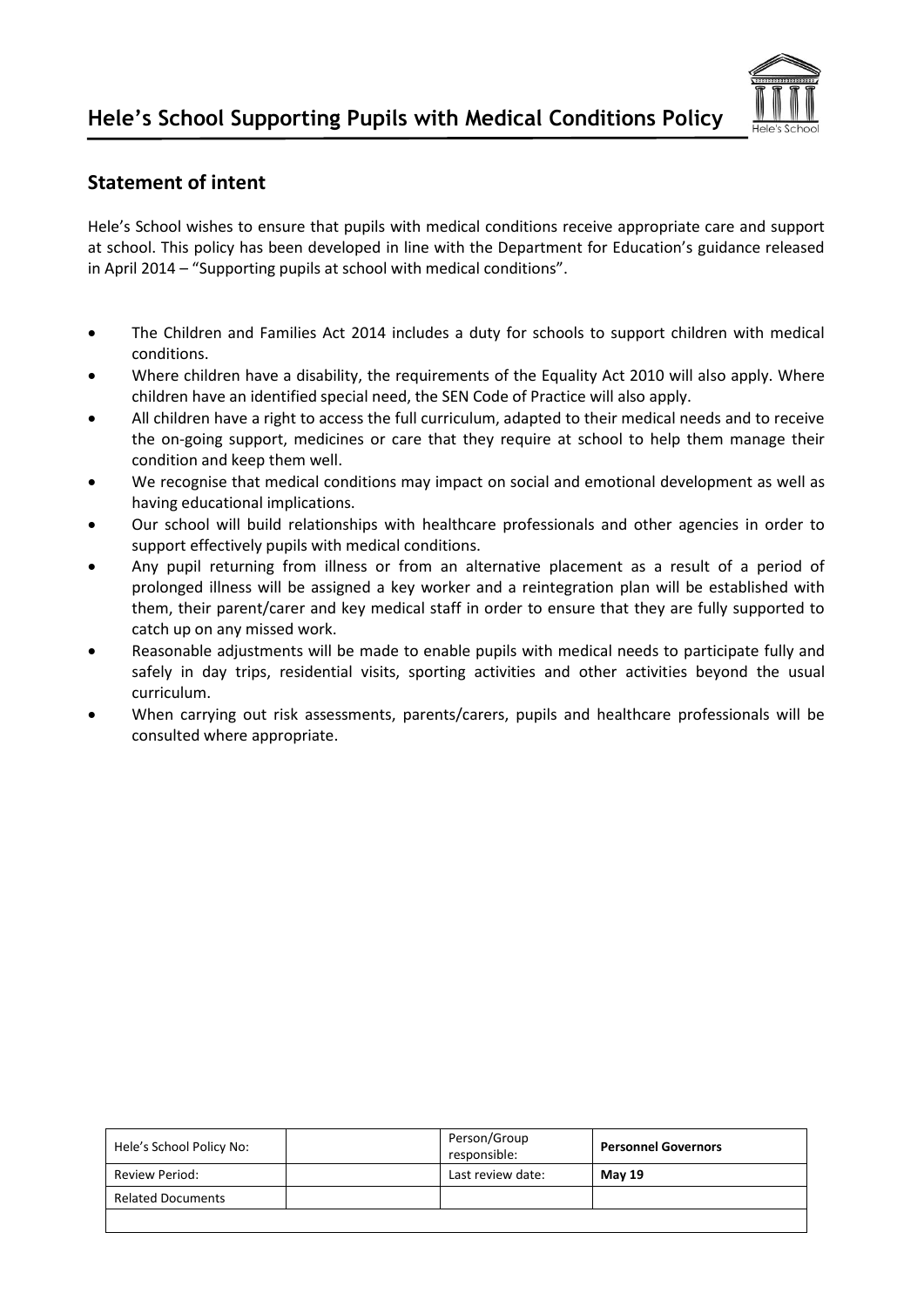

### **1. Key roles and responsibilities**

The Named Person responsible for children with medical conditions is the Deputy Principal (Support).

This person is responsible with other key staff for

- Informing relevant staff of medical conditions.
- Arranging training for identified staff.
- Ensuring that staff are aware of the need to communicate necessary information about medical conditions to supply staff and where appropriate, taking the lead in. communicating this information.
- Assisting with risk assessment for school visits and other activities outside of the normal timetable.
- Developing, monitoring and reviewing Individual Healthcare Plans.
- Working together with parents, pupils, healthcare professionals and other agencies.

The Governing Body is responsible for

• Determining the school's general policy and ensuring that arrangements are in place to support children with medical conditions.

The Principal is responsible for

• Overseeing the management and provision of support for children with medical conditions

| Hele's School Policy No: | Person/Group<br>responsible: | <b>Personnel Governors</b> |
|--------------------------|------------------------------|----------------------------|
| Review Period:           | Last review date:            | November 2019              |
| <b>Related Documents</b> |                              |                            |
|                          |                              |                            |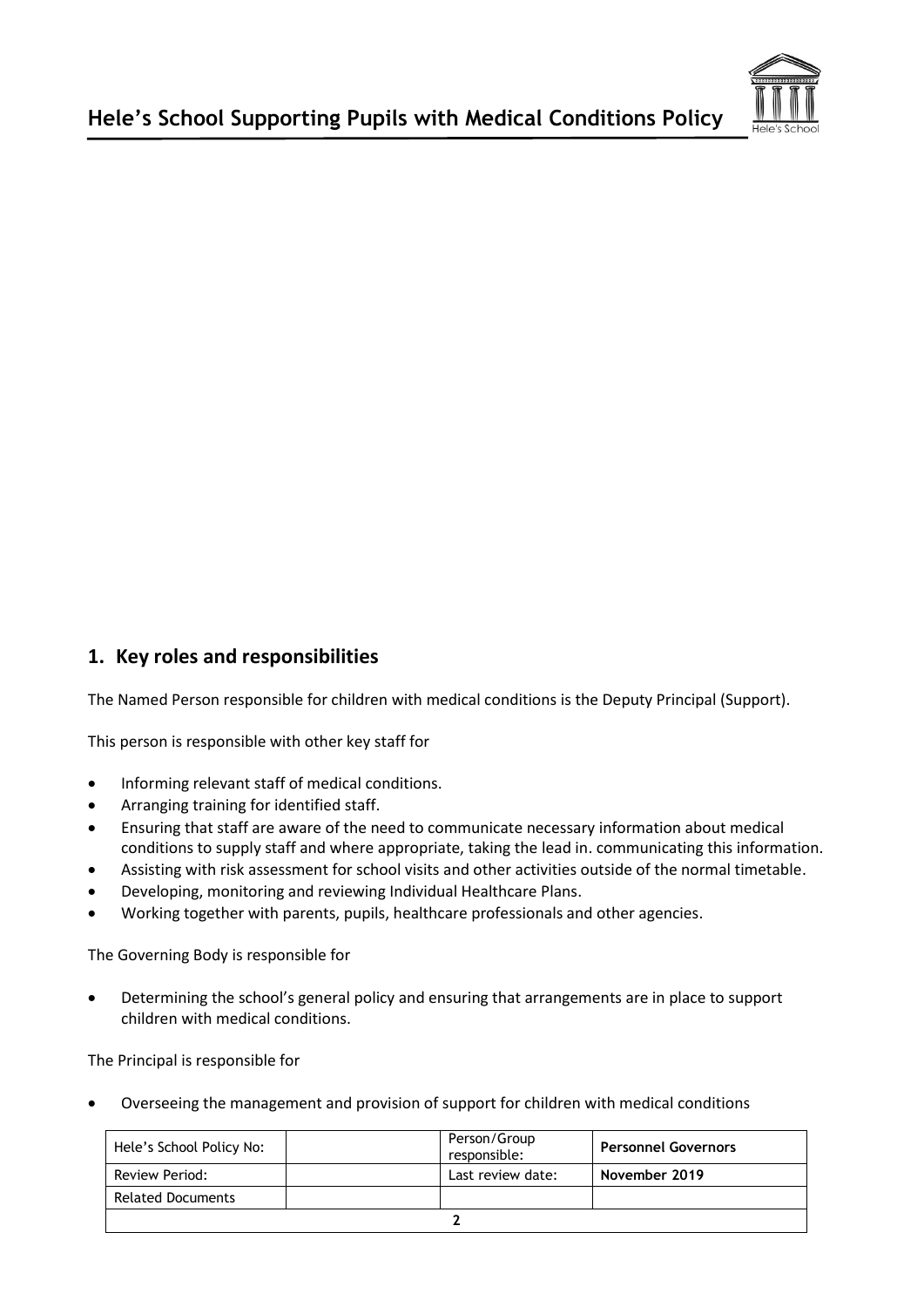

- Ensuring that sufficient trained numbers of staff are available to implement the policy and deliver individual healthcare plans, including to cover absence and staff turnover.
- Ensuring that school staff are appropriately insured and are aware that they are insured.

#### Teachers and Support Staff are responsible for

- The day to day management of the medical conditions of children they work with, in line with training received and as set out in IHPS.
- Working with the named person, ensure that risk assessments are carried out for school visits and other activities outside of the normal timetable.
- Providing information about medical conditions to supply staff who will be covering their role where the need for supply staff is known in advance.

NB. Any teacher or support staff member may be asked to provide support to a child with a medical condition, including administering medicines. However, no member of staff can be required to provide this support.

The school nurse is responsible for

- Notifying the school when a child has been identified as having a medical condition which will require support in school. Wherever possible this should be done before the child starts at our school.
- Providing support for staff on implementing a child's individual healthcare plan and providing advice and liaison including with regard to this.

### **2. The role of the child**

- Children who are competent will be encouraged to take responsibility for managing their own medicines and procedures.
- Where deemed appropriate pupils will be allowed to carry their own medicines and devices. Where this is not possible, medicines will be located in an easily accessible location.
- If pupils refuse to take medication or to carry out a necessary procedure, parents will be informed so that alternative options can be explored.
- Where appropriate, pupils will be encouraged to manage medical conditions independently.

### **3. Individual Healthcare Plans (IHCPs)**

- Where necessary, an Individual Healthcare Plan (IHCP) will be developed in collaboration with the pupil, parents/carers, Deputy Principal(Support), Special Educational Needs Coordinator (SENCO), School Nurse and medical professionals.
- IHCPs will be easily accessible whilst preserving confidentiality.
- IHCPs will be reviewed at least annually or when a child's medical circumstances change, whichever is sooner.
- Where a pupil has an Education, Health and Care plan or special needs statement, the IHCP will be linked to it or become part of it.

| Hele's School Policy No: | Person/Group<br>responsible: | <b>Personnel Governors</b> |
|--------------------------|------------------------------|----------------------------|
| Review Period:           | Last review date:            | November 2019              |
| Related Documents        |                              |                            |
|                          |                              |                            |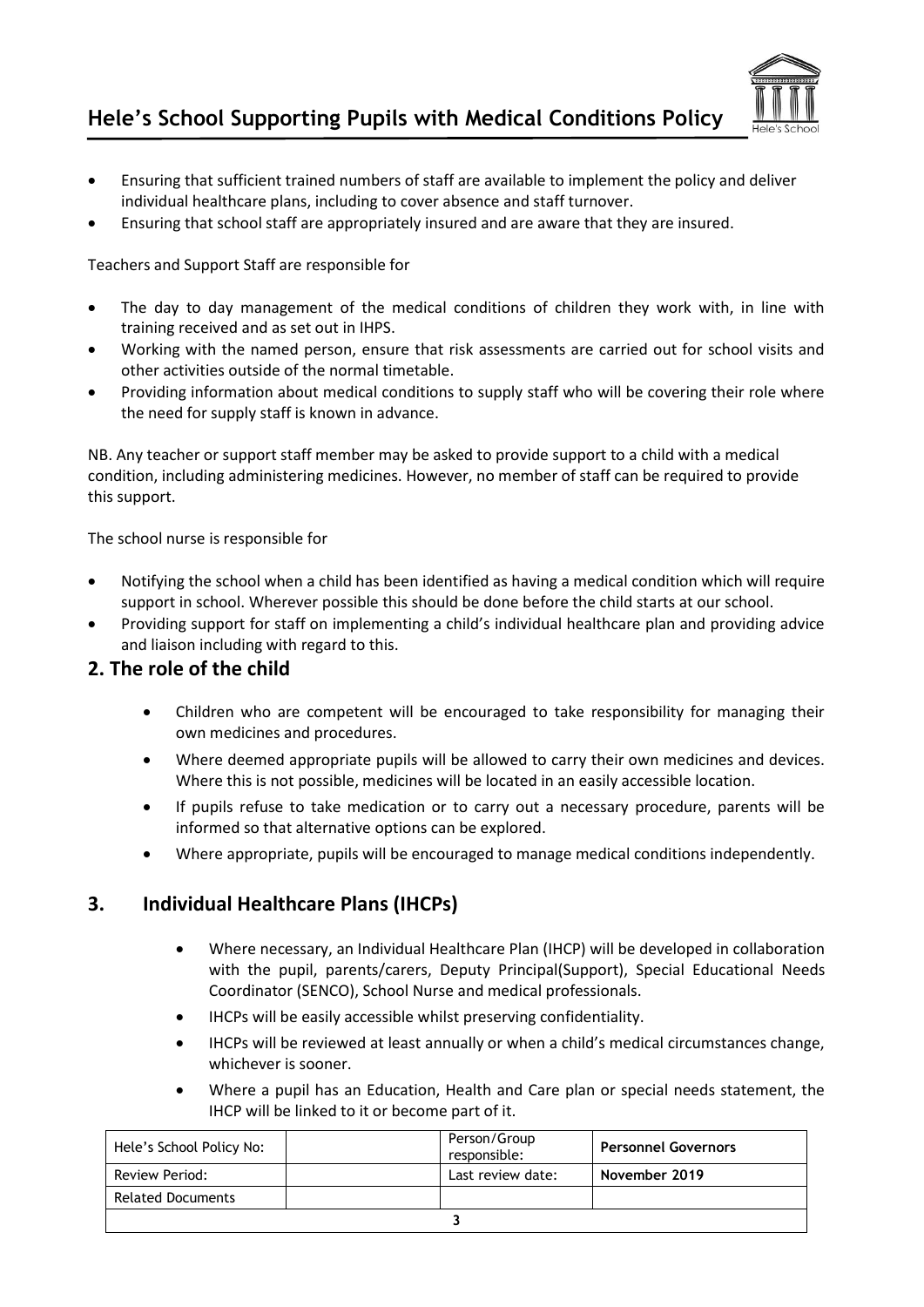

• Where a child is returning from a period of hospital education or alternative provision or home tuition, we will work with the LA and education provider to ensure that the IHCP identifies the support the child needs to reintegrate.

### **4. Medicines**

- Where possible, it is preferable for medicines to be prescribed in frequencies that allow the pupil to take them outside of school hours.
- If this is not possible, prior to staff members administering any medication, the parents/carers of the child must complete and sign a [parental agreement for](#page-10-0) a school to [administer medicine](#page-10-0) form.
- No child will be given any prescription or non-prescription medicines without written parental consent except in exceptional circumstances.
- Where a pupil is prescribed medication without their parents'/carers' knowledge, every effort will be made to encourage the pupil to involve their parents while respecting their right to confidentiality.
- No child under 16 years of age will be given medication containing aspirin without a doctor's prescription.
- Medicines MUST be in date, labelled, and provided in the original container (except in the case of insulin which may come in a pen or pump) with dosage instructions. Medicines which do not meet these criteria will not be administered.
- A maximum of four weeks supply of the medication may be provided to the school at one time.
- Controlled drugs may only be taken on school premises by the individual to whom they have been prescribed. Passing such drugs to others is an offence which will be dealt with under our Drug and Alcohol Policy.
- Medications will be stored in the Medical Room.
- Any medications that run out of date are given back or disposed of at a pharmacy.
- Written records will be kept of any medication administered to children.
- Pupils will never be prevented from accessing their medication.
- Hele's School cannot be held responsible for side effects that occur when medication is taken correctly.

### **5. Emergencies**

- Medical emergencies will be dealt with under the school's emergency procedures.
- Where an Individual Healthcare Plan (IHCP) is in place, it should detail:
	- What constitutes an emergency.
	- What to do in an emergency.

| Hele's School Policy No: | Person/Group<br>responsible: | <b>Personnel Governors</b> |
|--------------------------|------------------------------|----------------------------|
| Review Period:           | Last review date:            | November 2019              |
| <b>Related Documents</b> |                              |                            |
|                          |                              |                            |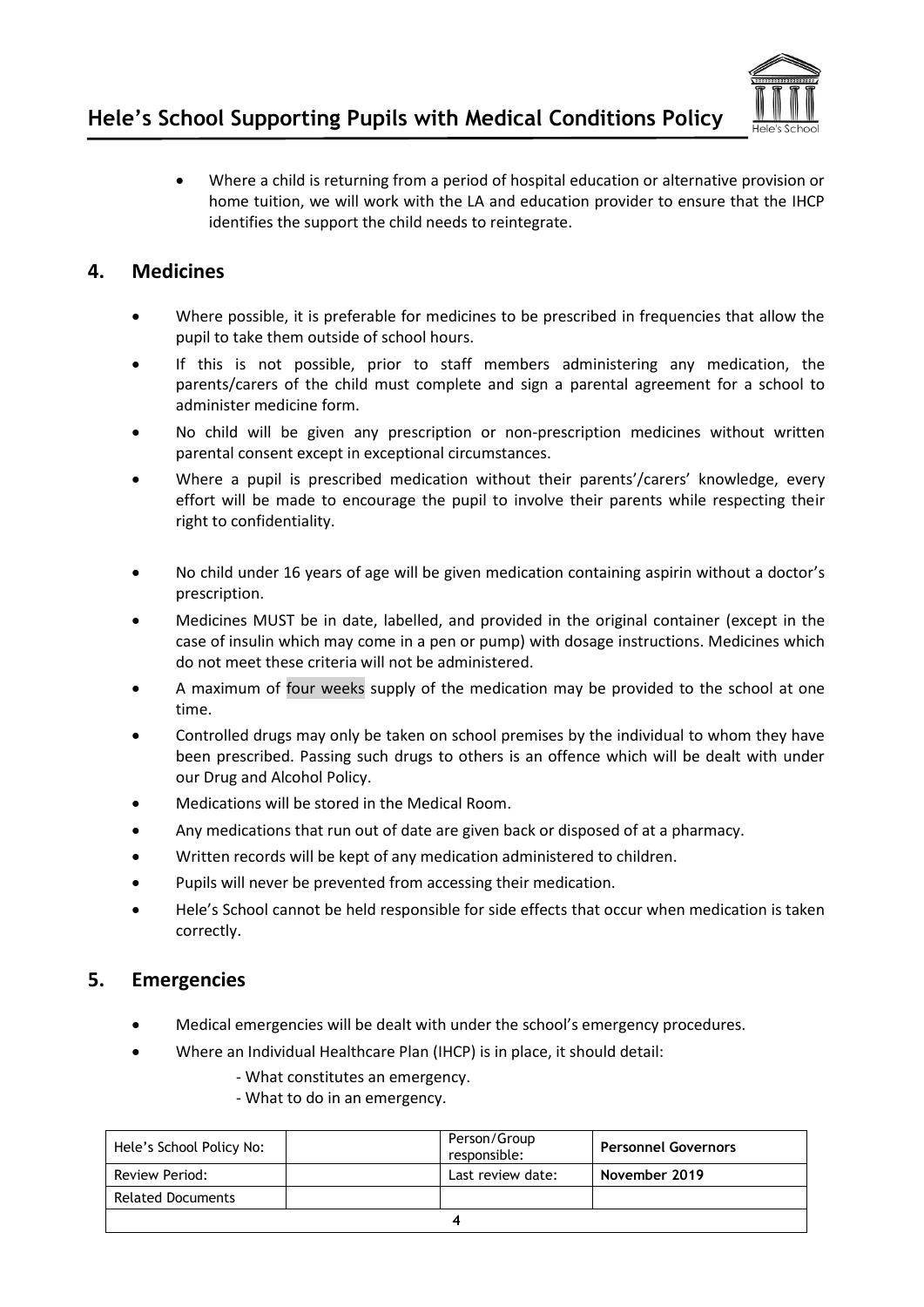

- Pupils will be informed in general terms of what to do in an emergency such as telling a teacher.
- If a pupil needs to be taken to hospital, a member of staff will remain with the child until their parents arrive.

### **6. Avoiding unacceptable practice**

Hele's School understands that the following behaviour is unacceptable:

- Assuming that pupils with the same condition require the same treatment.
- Ignoring the views of the pupil and/or their parents.
- Ignoring medical evidence or opinion.
- Sending pupils home frequently or preventing them from taking part in activities at school.
- Sending the pupil to the medical room or school office alone if they become ill.
- Penalising pupils with medical conditions for their attendance record where the absences relate to their condition.
- Making parents feel obliged or forcing parents to attend school to administer medication or provide medical support, including toilet issues.
- Creating barriers to children participating in school life, including school trips.
- Refusing to allow pupils to eat, drink or use the toilet when they need to in order to manage their condition.

#### **7. Insurance**

- Teachers who undertake responsibilities within this policy are covered by the school's insurance.
- Full written insurance policy documents are available to be viewed by members of staff who are providing support to pupils with medical conditions. Those who wish to see the documents should contact the Business Manager.

### **8. Complaints**

- An individual wishing to make a complaint about actions regarding the school's actions in supporting a child with medical conditions should discuss this with the Principal in the first instance.
- If the issue is not resolved, then a formal complaint may be made, following the complaints procedure.

### **9. Equality Impact Statement**

We will do all we can to ensure that this policy does not discriminate, directly or indirectly. We shall do this through regular monitoring and evaluation of our policies. On review we shall assess

| Hele's School Policy No: | Person/Group<br>responsible: | <b>Personnel Governors</b> |
|--------------------------|------------------------------|----------------------------|
| Review Period:           | Last review date:            | November 2019              |
| <b>Related Documents</b> |                              |                            |
|                          |                              |                            |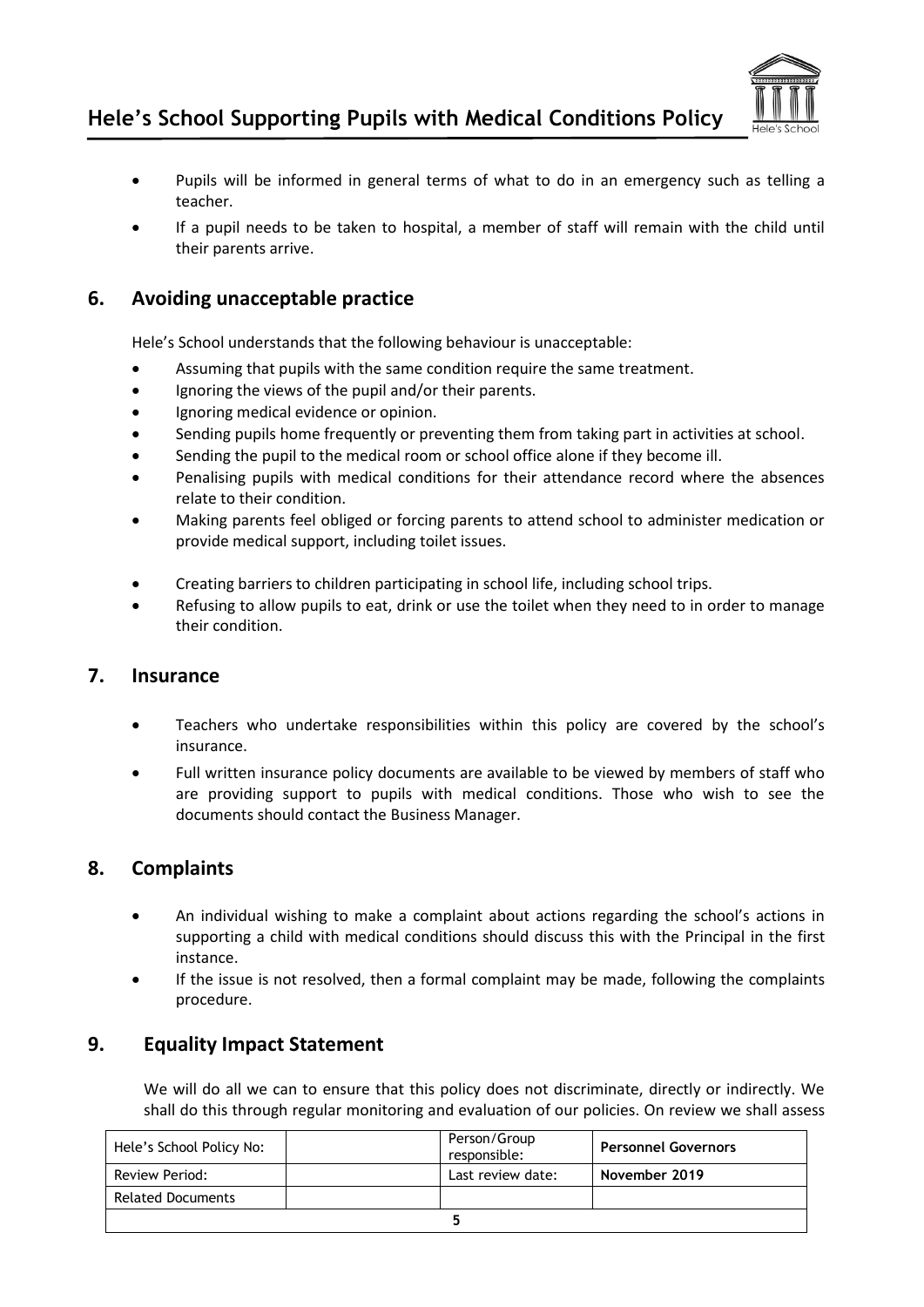and consult relevant stakeholders on the likely impact of our policies on the promotion of all aspects of equality, as laid down in the Equality Act (2010). This will include, but not necessarily be limited to: race; gender; sexual orientation; disability; ethnicity; religion; cultural beliefs and pregnancy/maternity. We will use an appropriate Equality Impact Assessment to monitor the impact of all our policies and the policy may be amended as a result of this assessment.

Appendix 1 - Individual healthcare plan implementation procedure

| Hele's School Policy No: | Person/Group<br>responsible: | <b>Personnel Governors</b> |
|--------------------------|------------------------------|----------------------------|
| Review Period:           | Last review date:            | November 2019              |
| <b>Related Documents</b> |                              |                            |
|                          |                              |                            |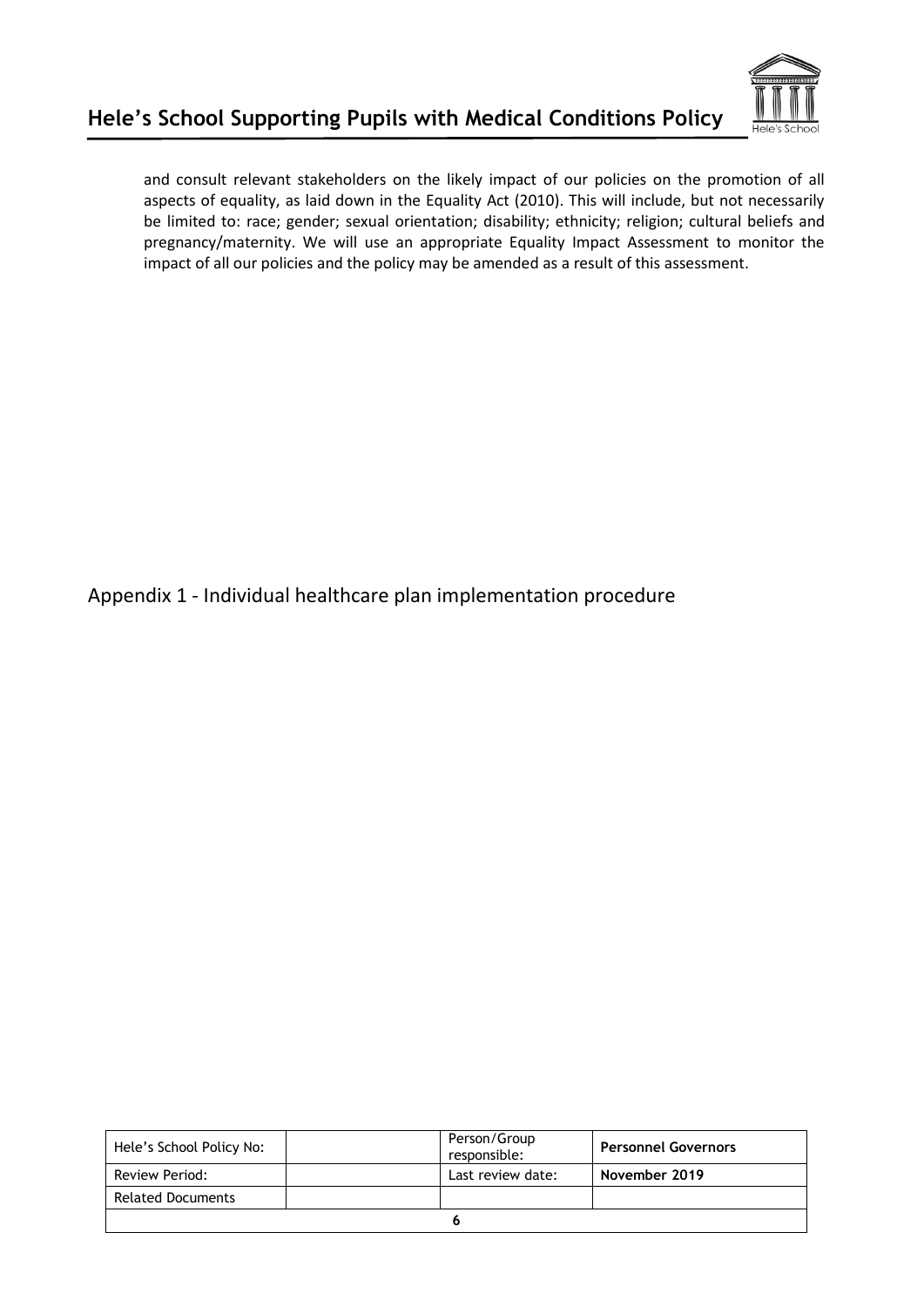



| Hele's School Policy No: | Person/Group<br>responsible: | <b>Personnel Governors</b> |
|--------------------------|------------------------------|----------------------------|
| Review Period:           | Last review date:            | November 2019              |
| <b>Related Documents</b> |                              |                            |
|                          |                              |                            |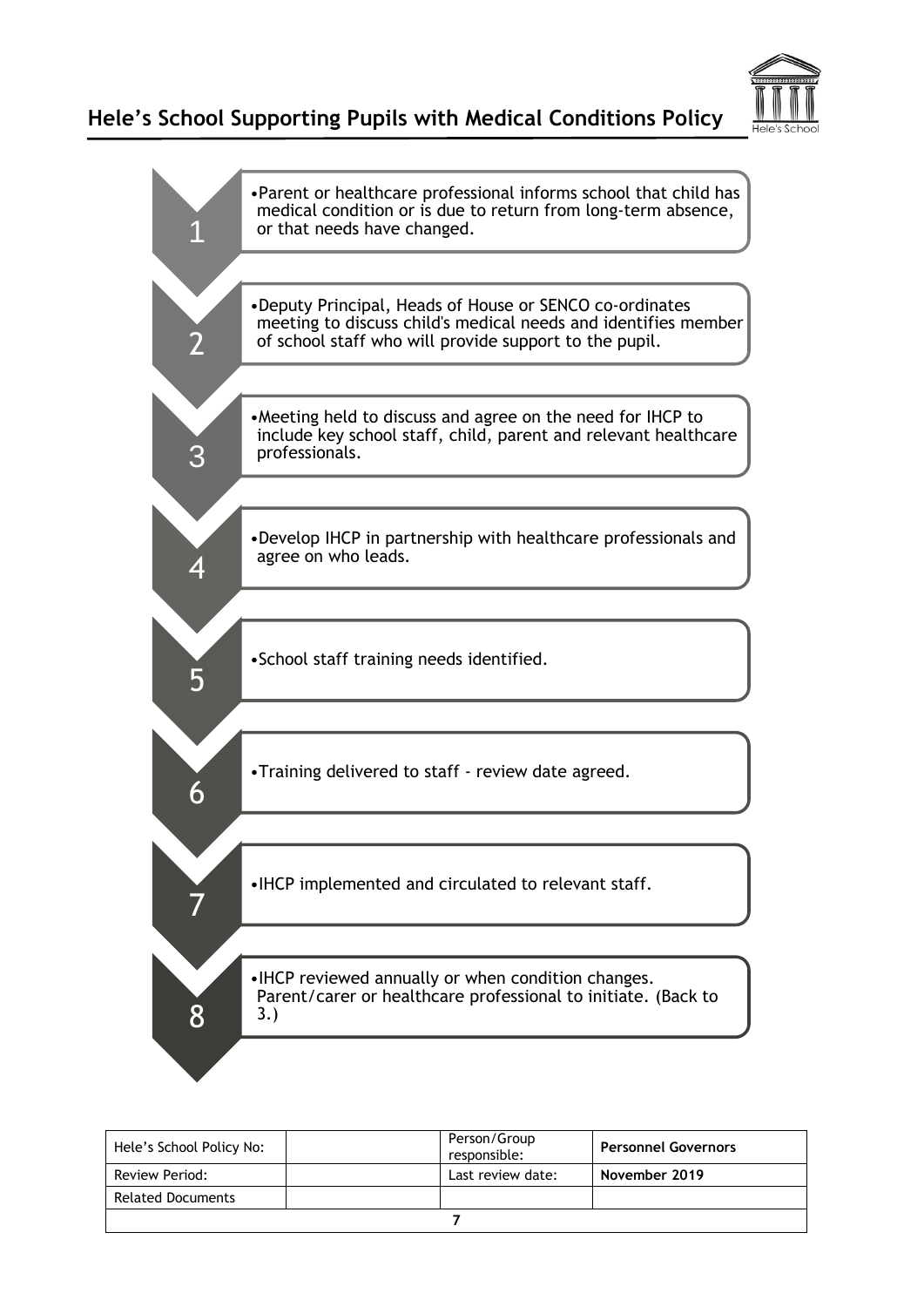

# Appendix 2 - Individual healthcare plan template

|                                             | Hele's School Individual Health Care Plan |                            |
|---------------------------------------------|-------------------------------------------|----------------------------|
| Child's name                                |                                           |                            |
| Tutor group                                 |                                           |                            |
| Date of birth                               |                                           |                            |
| Child's address                             |                                           |                            |
| Medical diagnosis or condition              |                                           |                            |
| Date                                        |                                           |                            |
| Review date                                 |                                           |                            |
| <b>Family Contact Information</b>           |                                           |                            |
| Name                                        |                                           |                            |
| Phone no. (work)                            |                                           |                            |
| (home)                                      |                                           |                            |
| (mobile)                                    |                                           |                            |
| Name                                        |                                           |                            |
| Relationship to child                       |                                           |                            |
| Phone no. (work)                            |                                           |                            |
| (home)                                      |                                           |                            |
| (mobile)                                    |                                           |                            |
|                                             |                                           |                            |
| <b>Clinic/Hospital Contact</b>              |                                           |                            |
| Name                                        |                                           |                            |
| Phone no.                                   |                                           |                            |
| G.P.                                        |                                           |                            |
| Name                                        |                                           |                            |
| Phone no.                                   |                                           |                            |
|                                             |                                           |                            |
| Who is responsible for providing support in |                                           |                            |
| Hele's School Policy No:                    | Person/Group<br>responsible:              | <b>Personnel Governors</b> |

| Hele's School Policy No: | Person/Group<br>responsible: | <b>Personnel Governors</b> |
|--------------------------|------------------------------|----------------------------|
| Review Period:           | Last review date:            | November 2019              |
| <b>Related Documents</b> |                              |                            |
|                          |                              |                            |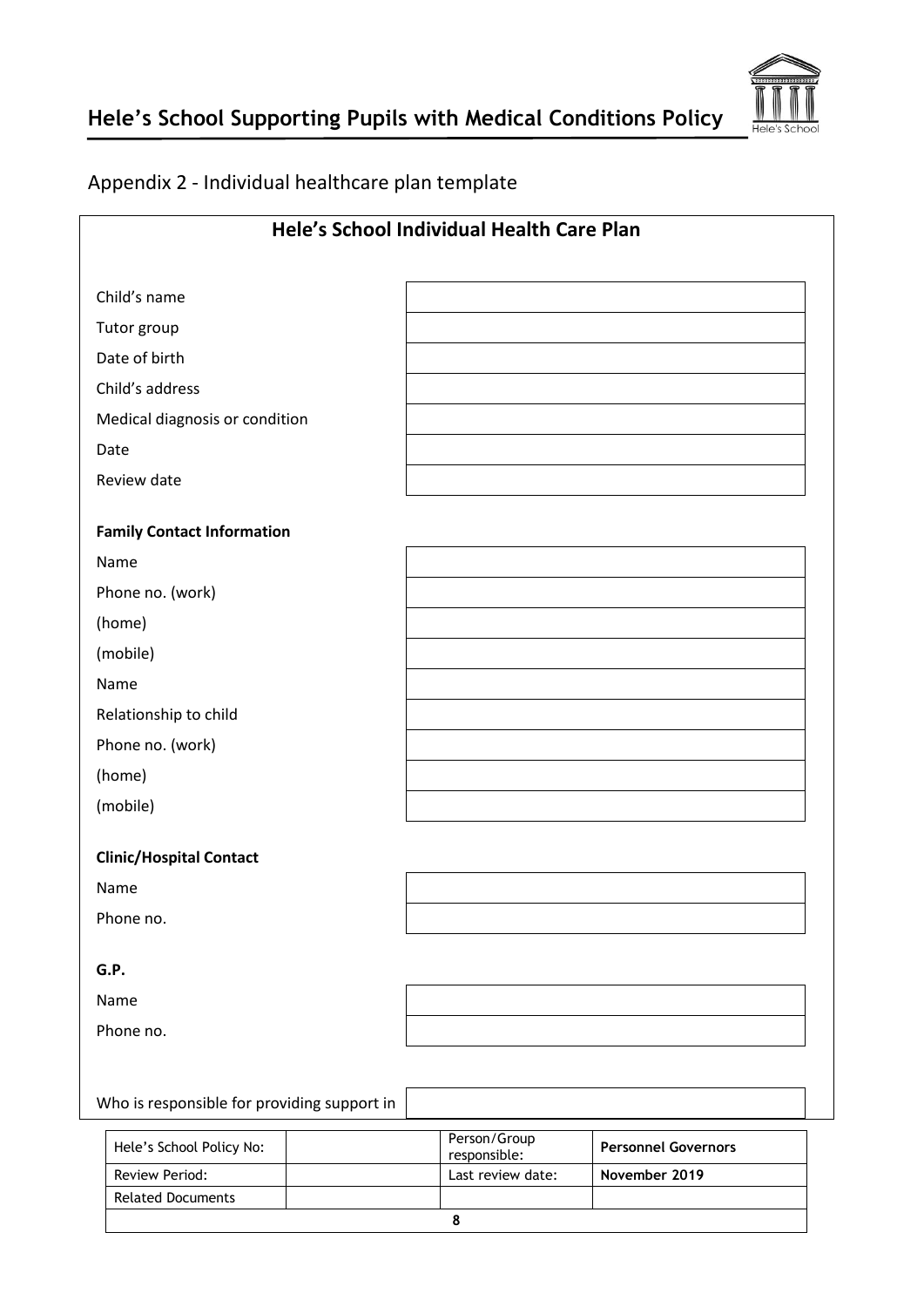

| school                                                                                                                                                   |  |  |                                   |                                                                                                         |  |
|----------------------------------------------------------------------------------------------------------------------------------------------------------|--|--|-----------------------------------|---------------------------------------------------------------------------------------------------------|--|
| Describe medical needs and give details of child's symptoms, triggers, signs, treatments, facilities,<br>equipment or devices, environmental issues etc. |  |  |                                   |                                                                                                         |  |
|                                                                                                                                                          |  |  |                                   |                                                                                                         |  |
| administered by/self-administered with/without supervision.                                                                                              |  |  |                                   | Name of medication, dose, method of administration, when to be taken, side effects, contra-indications, |  |
| Daily care requirements                                                                                                                                  |  |  |                                   |                                                                                                         |  |
|                                                                                                                                                          |  |  |                                   |                                                                                                         |  |
| Specific support for the pupil's educational, social and emotional needs                                                                                 |  |  |                                   |                                                                                                         |  |
|                                                                                                                                                          |  |  |                                   |                                                                                                         |  |
| Arrangements for school visits/trips etc.                                                                                                                |  |  |                                   |                                                                                                         |  |
|                                                                                                                                                          |  |  |                                   |                                                                                                         |  |
| Other information                                                                                                                                        |  |  |                                   |                                                                                                         |  |
|                                                                                                                                                          |  |  |                                   |                                                                                                         |  |
| Describe what constitutes an emergency, and the action to take if this occurs                                                                            |  |  |                                   |                                                                                                         |  |
|                                                                                                                                                          |  |  |                                   |                                                                                                         |  |
| Who is responsible in an emergency (state if different for off-site activities)                                                                          |  |  |                                   |                                                                                                         |  |
|                                                                                                                                                          |  |  |                                   |                                                                                                         |  |
| Plan developed with                                                                                                                                      |  |  |                                   |                                                                                                         |  |
|                                                                                                                                                          |  |  |                                   |                                                                                                         |  |
| Staff training needed/undertaken - who, what, when                                                                                                       |  |  |                                   |                                                                                                         |  |
| Hele's School Policy No:                                                                                                                                 |  |  | Person/Group                      | <b>Personnel Governors</b>                                                                              |  |
| <b>Review Period:</b>                                                                                                                                    |  |  | responsible:<br>Last review date: | November 2019                                                                                           |  |

**9**

Related Documents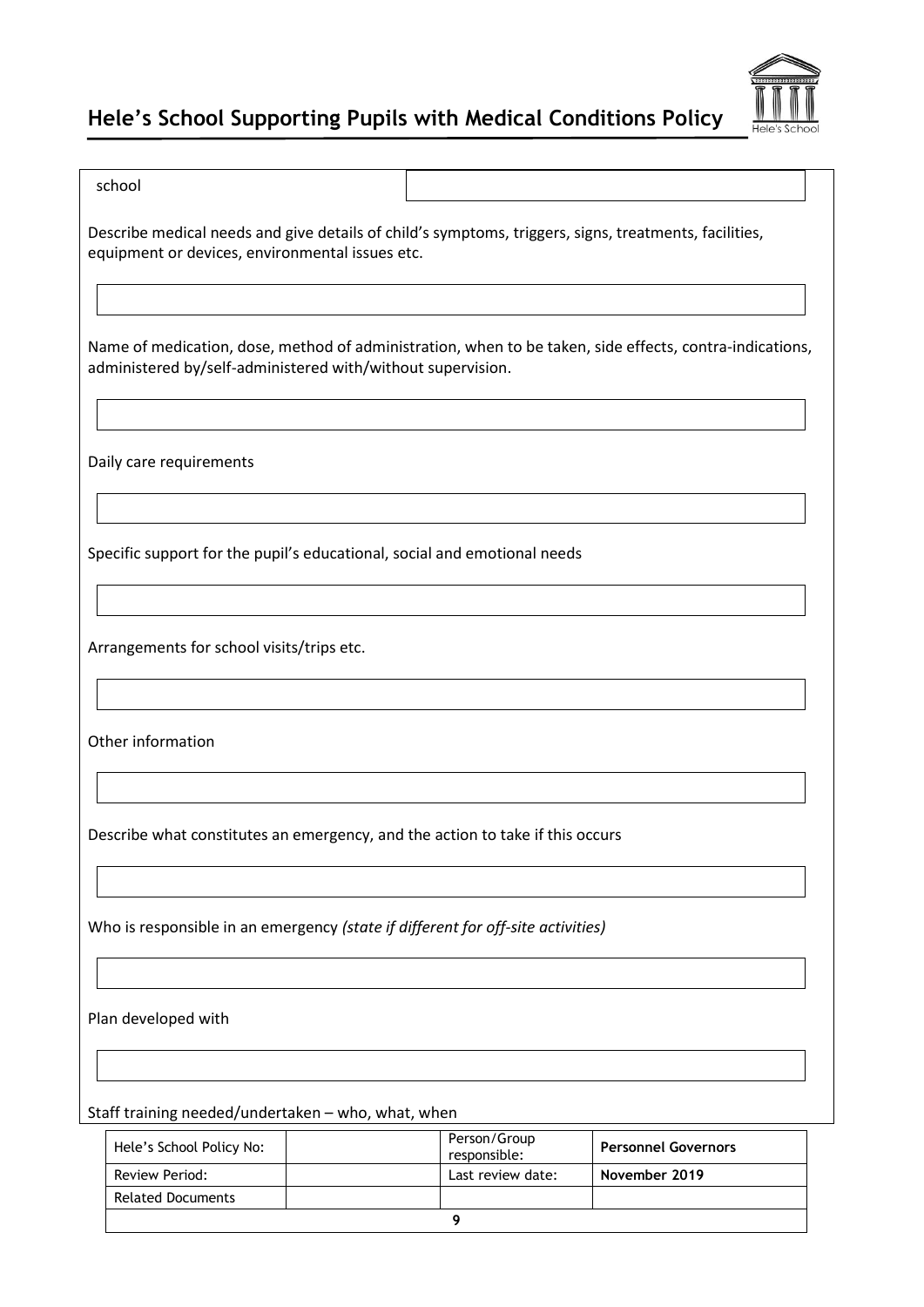

Form copied to

| Hele's School Policy No: | Person/Group<br>responsible: | <b>Personnel Governors</b> |
|--------------------------|------------------------------|----------------------------|
| Review Period:           | Last review date:            | November 2019              |
| <b>Related Documents</b> |                              |                            |
|                          | 10                           |                            |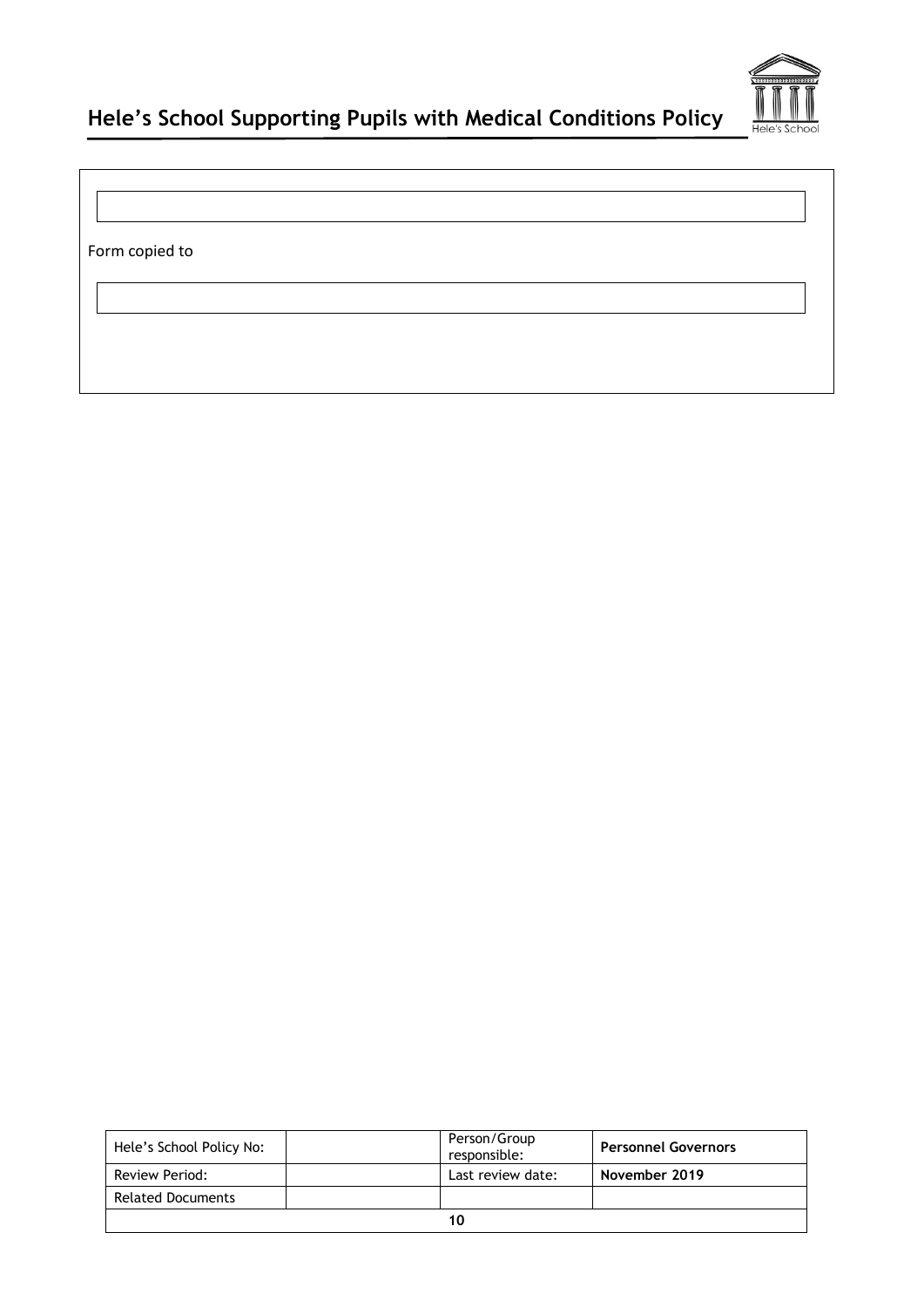



<span id="page-10-0"></span>Appendix 3 - Parental agreement for a school to administer medicine template

The school will not give your child medicine unless you complete and sign this form, and the school has a policy that the staff can administer medicine.

## **Hele's School medicine administering form**

| Date for review to be initiated by                                           |  |
|------------------------------------------------------------------------------|--|
| Name of child                                                                |  |
| Date of birth                                                                |  |
| Tutor group                                                                  |  |
| Medical condition or illness                                                 |  |
|                                                                              |  |
| <b>Medicine</b>                                                              |  |
| Name/type of medicine<br>(as described on the container)                     |  |
| Expiry date                                                                  |  |
| Dosage and method                                                            |  |
| Timing                                                                       |  |
| Special precautions/other instructions                                       |  |
| Are there any side effects that the<br>school/setting needs to know about?   |  |
| Self-administration $- y/n$                                                  |  |
| Procedures to take in an emergency                                           |  |
| NB: Medicines must be in the original container as dispensed by the pharmacy |  |

| <b>Contact Details</b> |
|------------------------|
|------------------------|

| Name                                                           |  |
|----------------------------------------------------------------|--|
| Daytime telephone no.                                          |  |
| Relationship to child                                          |  |
| <b>Address</b>                                                 |  |
| I understand that I must deliver the<br>medicine personally to |  |
|                                                                |  |

| Hele's School Policy No: | Person/Group<br>responsible: | <b>Personnel Governors</b> |
|--------------------------|------------------------------|----------------------------|
| Review Period:           | Last review date:            | <b>May 19</b>              |
| <b>Related Documents</b> |                              |                            |
|                          |                              |                            |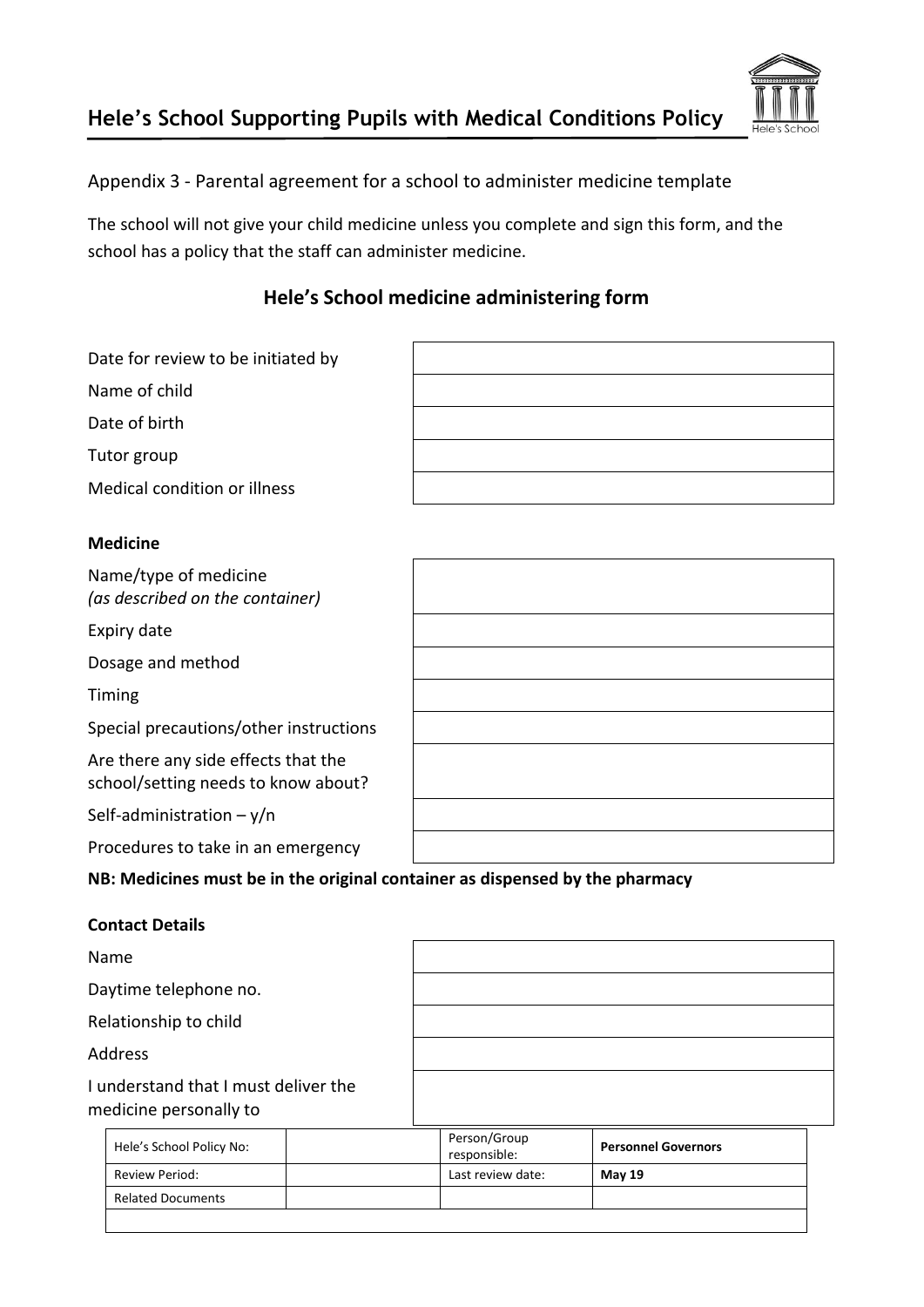

The above information is, to the best of my knowledge, accurate at the time of writing and I give consent to school/setting staff administering medicine in accordance with the school/setting policy. I will inform the school/setting immediately, in writing, if there is any change in dosage or frequency of the medication or if the medicine is stopped.

Signature(s) example and the Date of Date of the Date of the Second Second Second Second Second Second Second S

| Hele's School Policy No: | Person/Group<br>responsible: | <b>Personnel Governors</b> |
|--------------------------|------------------------------|----------------------------|
| Review Period:           | Last review date:            | November 2019              |
| <b>Related Documents</b> |                              |                            |
|                          |                              |                            |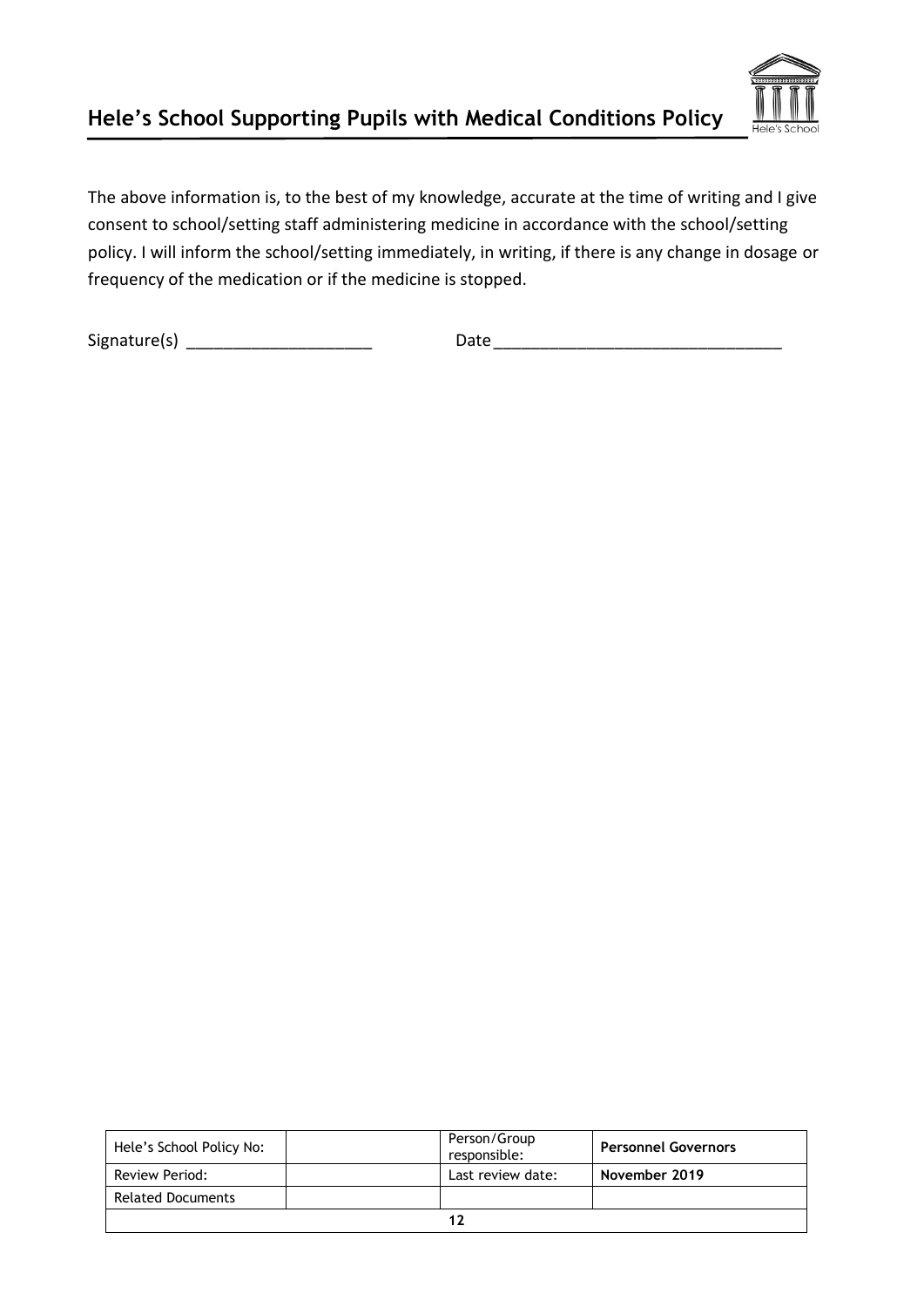

# Appendix 4 - Record of medicine administered to an individual child template

## **Hele's School record of medicine administered to an individual child**

| Name of child                    |  |  |  |
|----------------------------------|--|--|--|
| Date medicine provided by parent |  |  |  |
| Tutor group                      |  |  |  |
| Quantity received                |  |  |  |
| Name and strength of medicine    |  |  |  |
| Expiry date                      |  |  |  |
| Quantity returned                |  |  |  |
| Dose and frequency of medicine   |  |  |  |
|                                  |  |  |  |
| Staff signature                  |  |  |  |
|                                  |  |  |  |
| Date                             |  |  |  |
| Time given                       |  |  |  |
| Dose given                       |  |  |  |
| Name of member of staff          |  |  |  |
| <b>Staff initials</b>            |  |  |  |
|                                  |  |  |  |
| Date                             |  |  |  |
| Time given                       |  |  |  |
| Dose given                       |  |  |  |
| Name of member of staff          |  |  |  |
| <b>Staff initials</b>            |  |  |  |

| Hele's School Policy No: | Person/Group<br>responsible: | <b>Personnel Governors</b> |
|--------------------------|------------------------------|----------------------------|
| Review Period:           | Last review date:            | November 2019              |
| <b>Related Documents</b> |                              |                            |
|                          |                              |                            |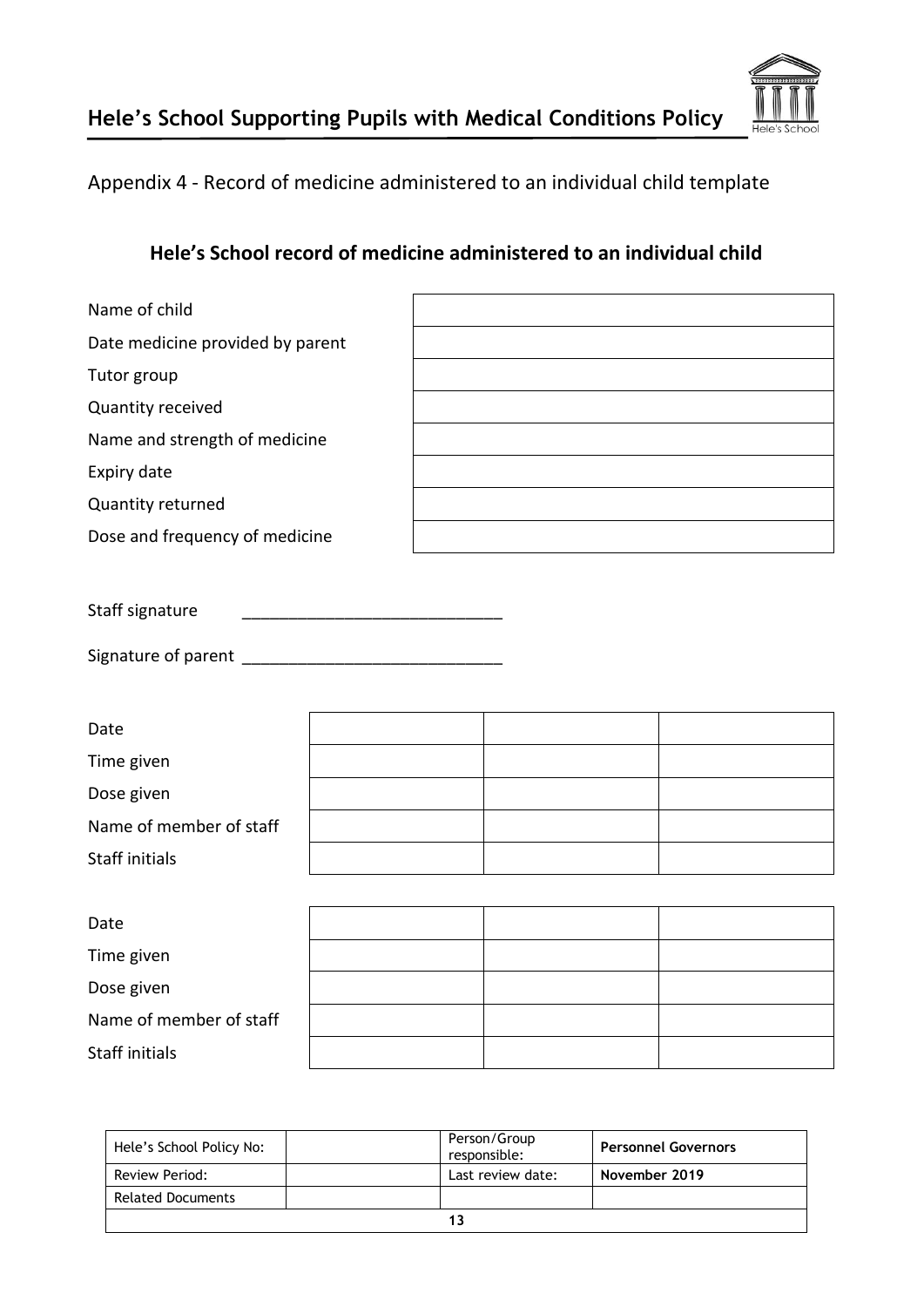

| Date |                          |  |                              |               |                            |  |
|------|--------------------------|--|------------------------------|---------------|----------------------------|--|
|      | Time given               |  |                              |               |                            |  |
|      | Dose given               |  |                              |               |                            |  |
|      | Name of member of staff  |  |                              |               |                            |  |
|      | Staff initials           |  |                              |               |                            |  |
|      |                          |  |                              |               |                            |  |
| Date |                          |  |                              |               |                            |  |
|      | Time given               |  |                              |               |                            |  |
|      | Dose given               |  |                              |               |                            |  |
|      | Name of member of staff  |  |                              |               |                            |  |
|      | <b>Staff initials</b>    |  |                              |               |                            |  |
|      |                          |  |                              |               |                            |  |
| Date |                          |  |                              |               |                            |  |
|      | Time given               |  |                              |               |                            |  |
|      | Dose given               |  |                              |               |                            |  |
|      | Name of member of staff  |  |                              |               |                            |  |
|      | <b>Staff initials</b>    |  |                              |               |                            |  |
|      |                          |  |                              |               |                            |  |
| Date |                          |  |                              |               |                            |  |
|      | Time given               |  |                              |               |                            |  |
|      | Dose given               |  |                              |               |                            |  |
|      | Name of member of staff  |  |                              |               |                            |  |
|      | <b>Staff initials</b>    |  |                              |               |                            |  |
|      |                          |  |                              |               |                            |  |
| Date |                          |  |                              |               |                            |  |
|      | Time given               |  |                              |               |                            |  |
|      | Dose given               |  |                              |               |                            |  |
|      | Name of member of staff  |  |                              |               |                            |  |
|      | <b>Staff initials</b>    |  |                              |               |                            |  |
|      | Hele's School Policy No: |  | Person/Group<br>responsible: |               | <b>Personnel Governors</b> |  |
|      | Review Period:           |  | Last review date:            | November 2019 |                            |  |

Related Documents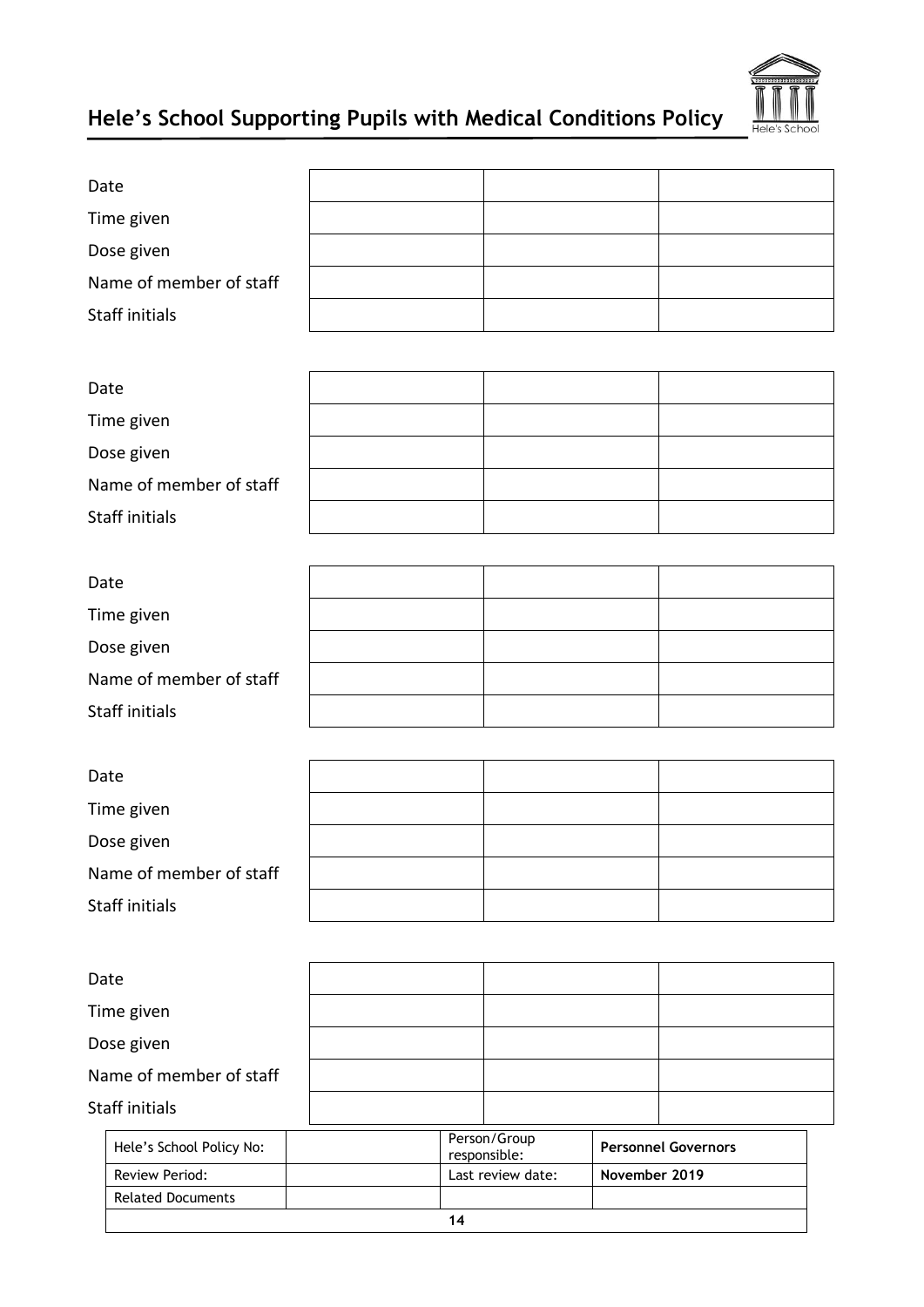

| Date                    |  |  |
|-------------------------|--|--|
| Time given              |  |  |
| Dose given              |  |  |
| Name of member of staff |  |  |
| <b>Staff initials</b>   |  |  |
|                         |  |  |
| Date                    |  |  |
| Time given              |  |  |
| Dose given              |  |  |
| Name of member of staff |  |  |
| Staff initials          |  |  |

| Hele's School Policy No: | Person/Group<br>responsible: | <b>Personnel Governors</b> |
|--------------------------|------------------------------|----------------------------|
| <b>Review Period:</b>    | Last review date:            | November 2019              |
| <b>Related Documents</b> |                              |                            |
|                          | 15                           |                            |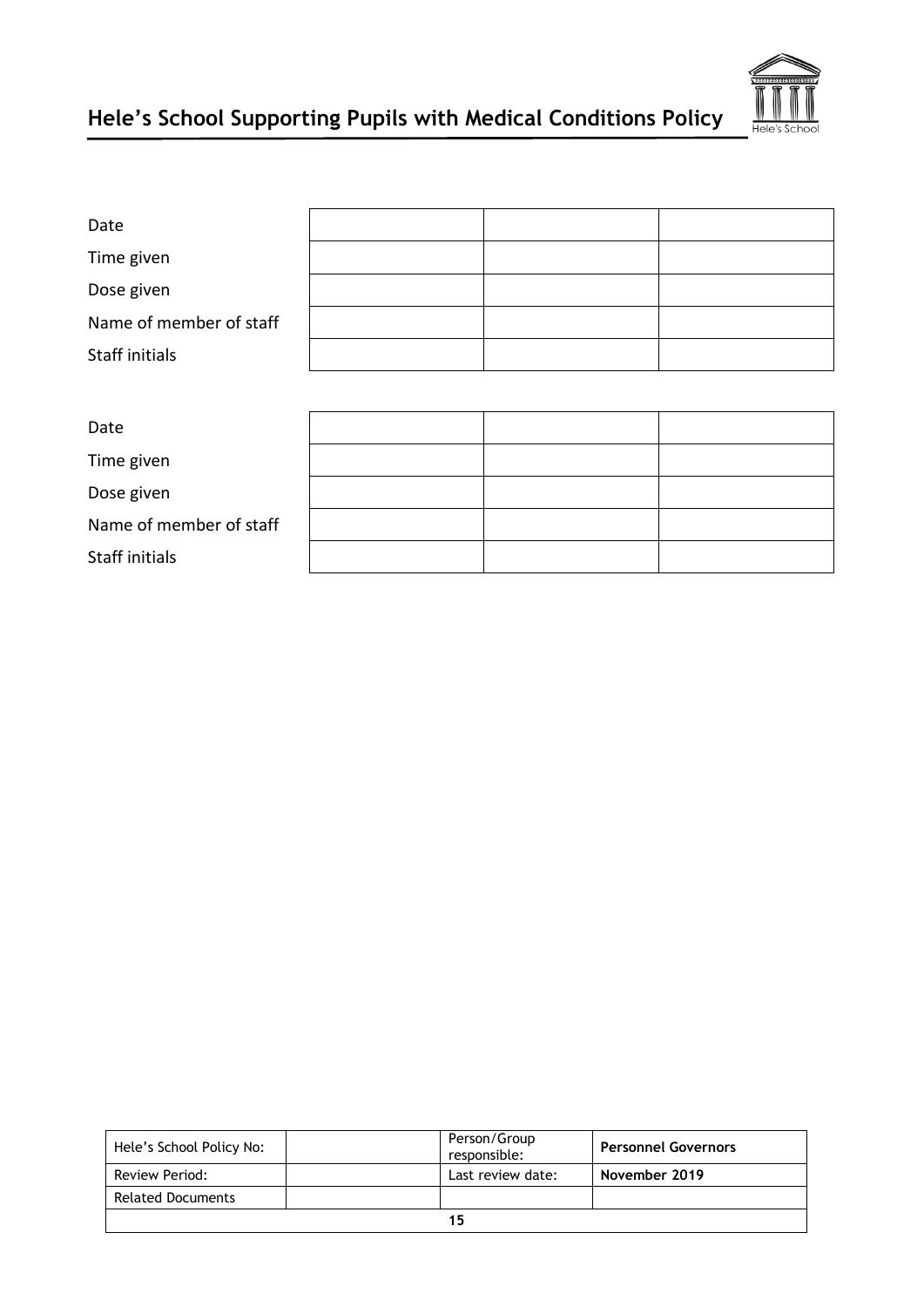

# Appendix 5 - Record of medicine administered to all children

| Hele's School |              |      |                     |            |               |                       |            |
|---------------|--------------|------|---------------------|------------|---------------|-----------------------|------------|
| Date          | Child's name | Time | Name of<br>medicine | Dose given | Any reactions | Signature<br>of staff | Print name |
|               |              |      |                     |            |               |                       |            |
|               |              |      |                     |            |               |                       |            |
|               |              |      |                     |            |               |                       |            |
|               |              |      |                     |            |               |                       |            |
|               |              |      |                     |            |               |                       |            |
|               |              |      |                     |            |               |                       |            |
|               |              |      |                     |            |               |                       |            |
|               |              |      |                     |            |               |                       |            |
|               |              |      |                     |            |               |                       |            |
|               |              |      |                     |            |               |                       |            |
|               |              |      |                     |            |               |                       |            |
|               |              |      |                     |            |               |                       |            |
|               |              |      |                     |            |               |                       |            |

| Hele's School Policy No: | Person/Group<br>responsible: | <b>Personnel Governors</b> |
|--------------------------|------------------------------|----------------------------|
| Review Period:           | Last review date:            | May 19                     |
| <b>Related Documents</b> |                              |                            |
|                          |                              |                            |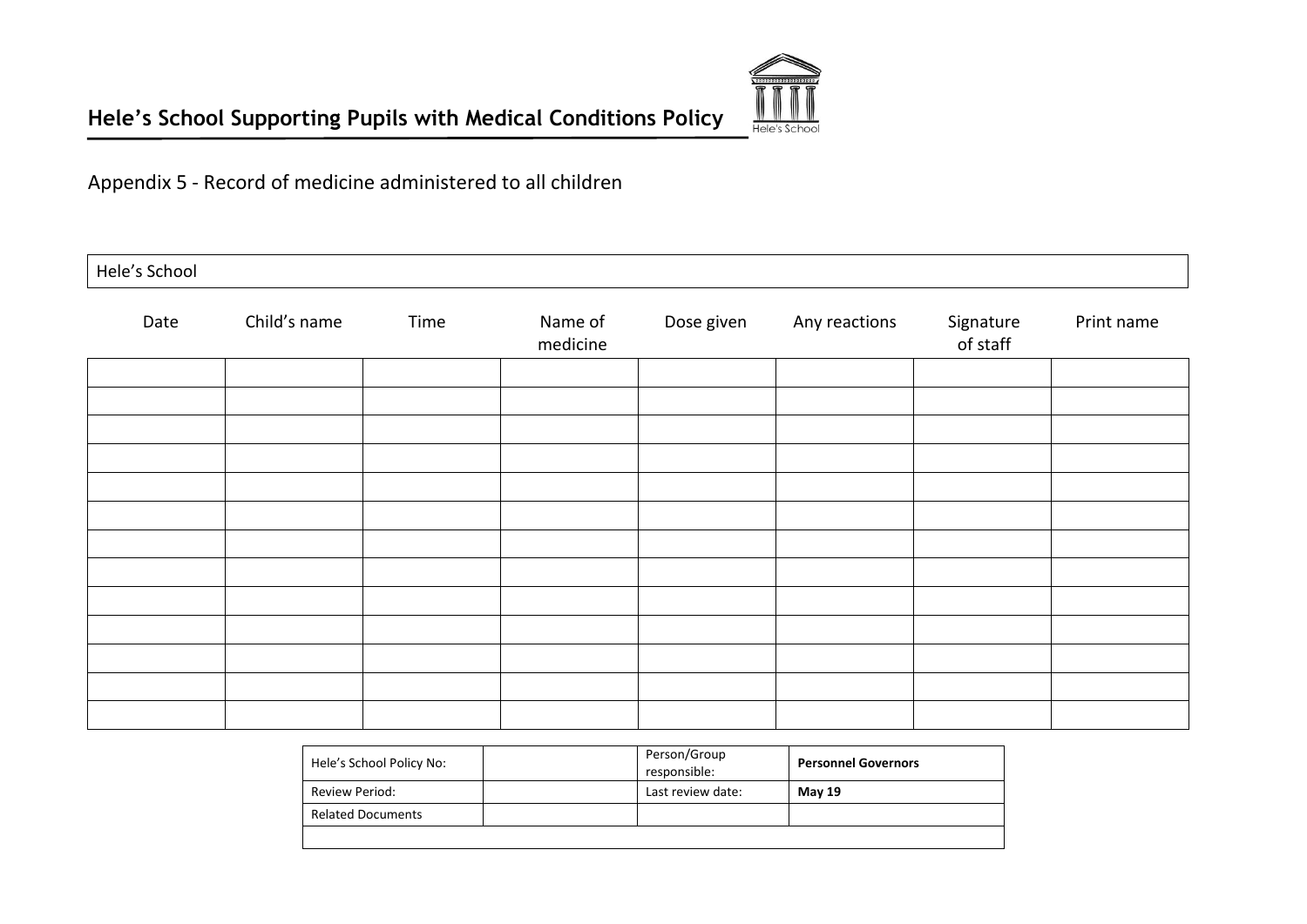

| Hele's School Policy No: |  | Person/Group<br>responsible: | <b>Personnel Governors</b> |  |
|--------------------------|--|------------------------------|----------------------------|--|
| Review Period:           |  | Last review date:            | November 2019              |  |
| <b>Related Documents</b> |  |                              |                            |  |
| 17                       |  |                              |                            |  |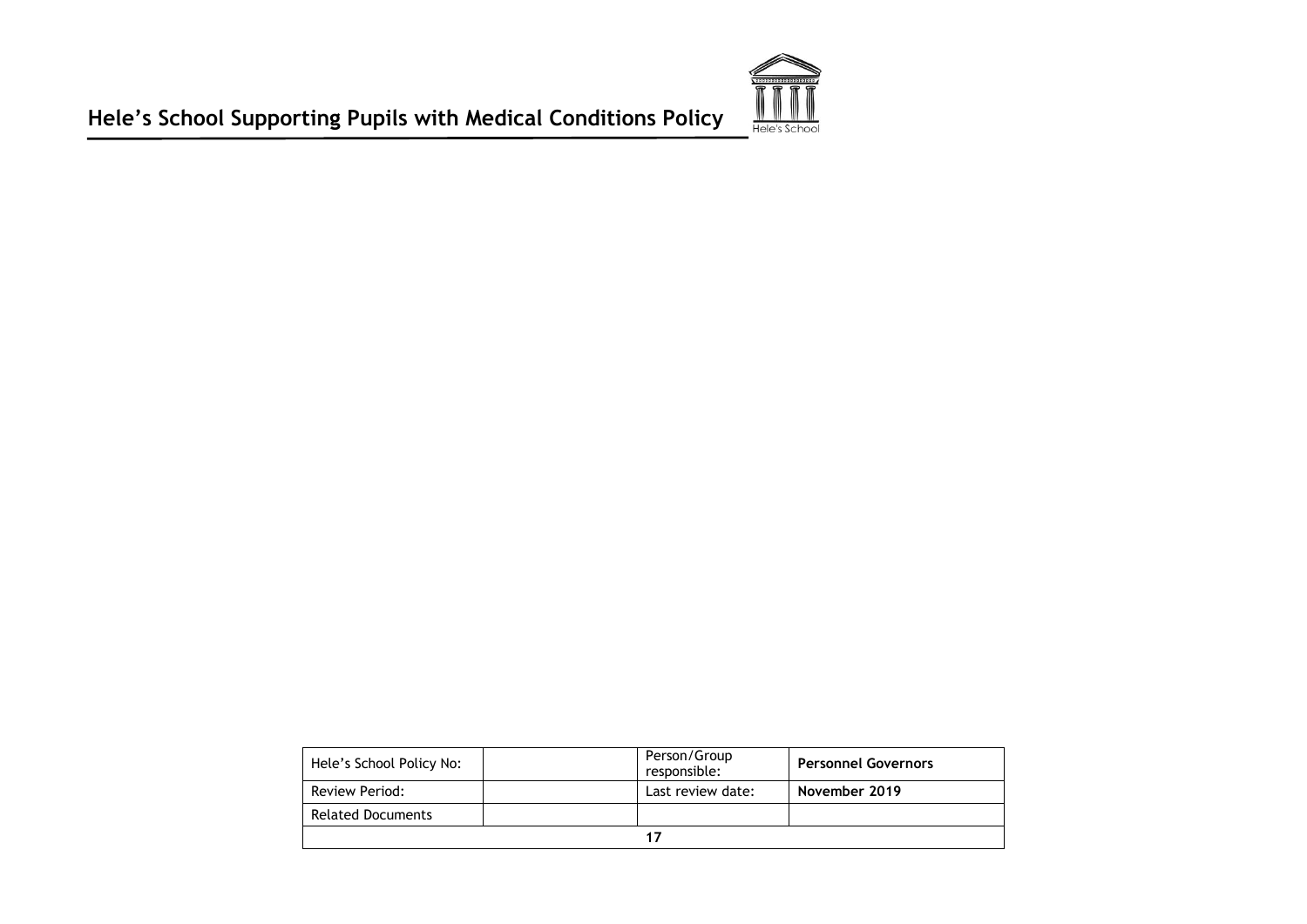

# Appendix 6 - Staff training record – administration of medicines

| Name of school/setting:                                                                                                                                                              |  |  |  |  |
|--------------------------------------------------------------------------------------------------------------------------------------------------------------------------------------|--|--|--|--|
| Name:                                                                                                                                                                                |  |  |  |  |
| Type of training received:                                                                                                                                                           |  |  |  |  |
| Date of training completed:                                                                                                                                                          |  |  |  |  |
| Training provided by:                                                                                                                                                                |  |  |  |  |
| Profession and title:                                                                                                                                                                |  |  |  |  |
| I confirm that _________________________ has received the training detailed above and is<br>competent to carry out any necessary treatment. I recommend that the training is updated |  |  |  |  |
| Trainer's signature                                                                                                                                                                  |  |  |  |  |
| Date                                                                                                                                                                                 |  |  |  |  |
| I confirm that I have received the training detailed above.                                                                                                                          |  |  |  |  |
| Staff signature                                                                                                                                                                      |  |  |  |  |
| Date                                                                                                                                                                                 |  |  |  |  |
| Suggested review date _________________                                                                                                                                              |  |  |  |  |
|                                                                                                                                                                                      |  |  |  |  |

| Hele's School Policy No: |  | Person/Group<br>responsible: | <b>Personnel Governors</b> |
|--------------------------|--|------------------------------|----------------------------|
| Review Period:           |  | Last review date:            | November 2019              |
| <b>Related Documents</b> |  |                              |                            |
| 18                       |  |                              |                            |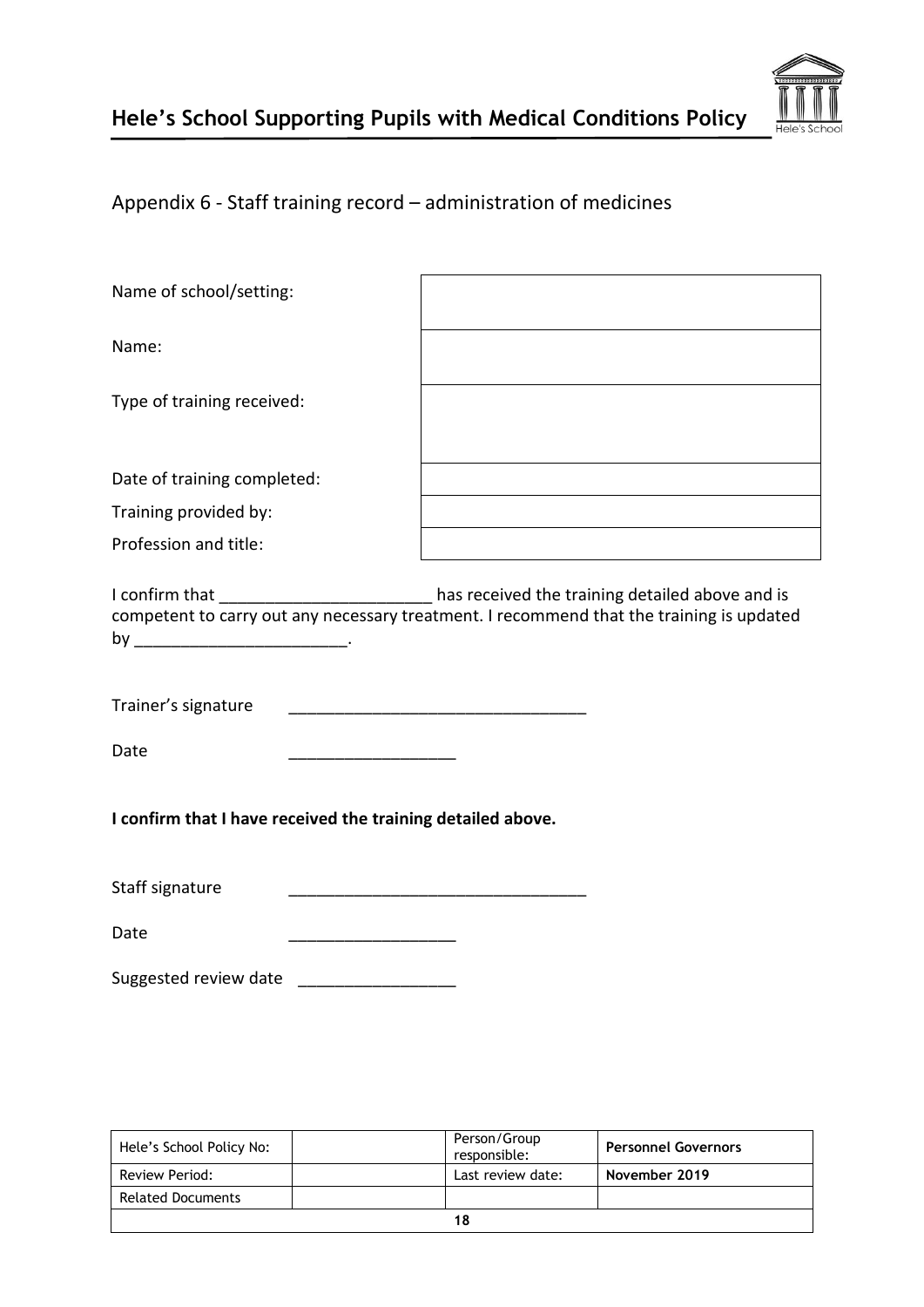

## Appendix 7 - Contacting emergency services

## **Request an ambulance - dial 999, ask for an ambulance and be ready with the information below.**

**Speak clearly and slowly and be ready to repeat information if asked.**

- Your telephone number **01752 337193**
- Your name.
- Your location as follows: **Hele's School, Seymour Road, Plympton, Plymouth, Devon. PL7 4LT**
- The exact location of the patient within the school.
- The name of the child and a brief description of their symptoms.
- The best entrance to use and state that the crew will be met and taken to the patient.

Put a completed copy of this form by the phone.

| Hele's School Policy No: | Person/Group<br>responsible: | <b>Personnel Governors</b> |  |
|--------------------------|------------------------------|----------------------------|--|
| <b>Review Period:</b>    | Last review date:            | November 2019              |  |
| <b>Related Documents</b> |                              |                            |  |
| 19                       |                              |                            |  |